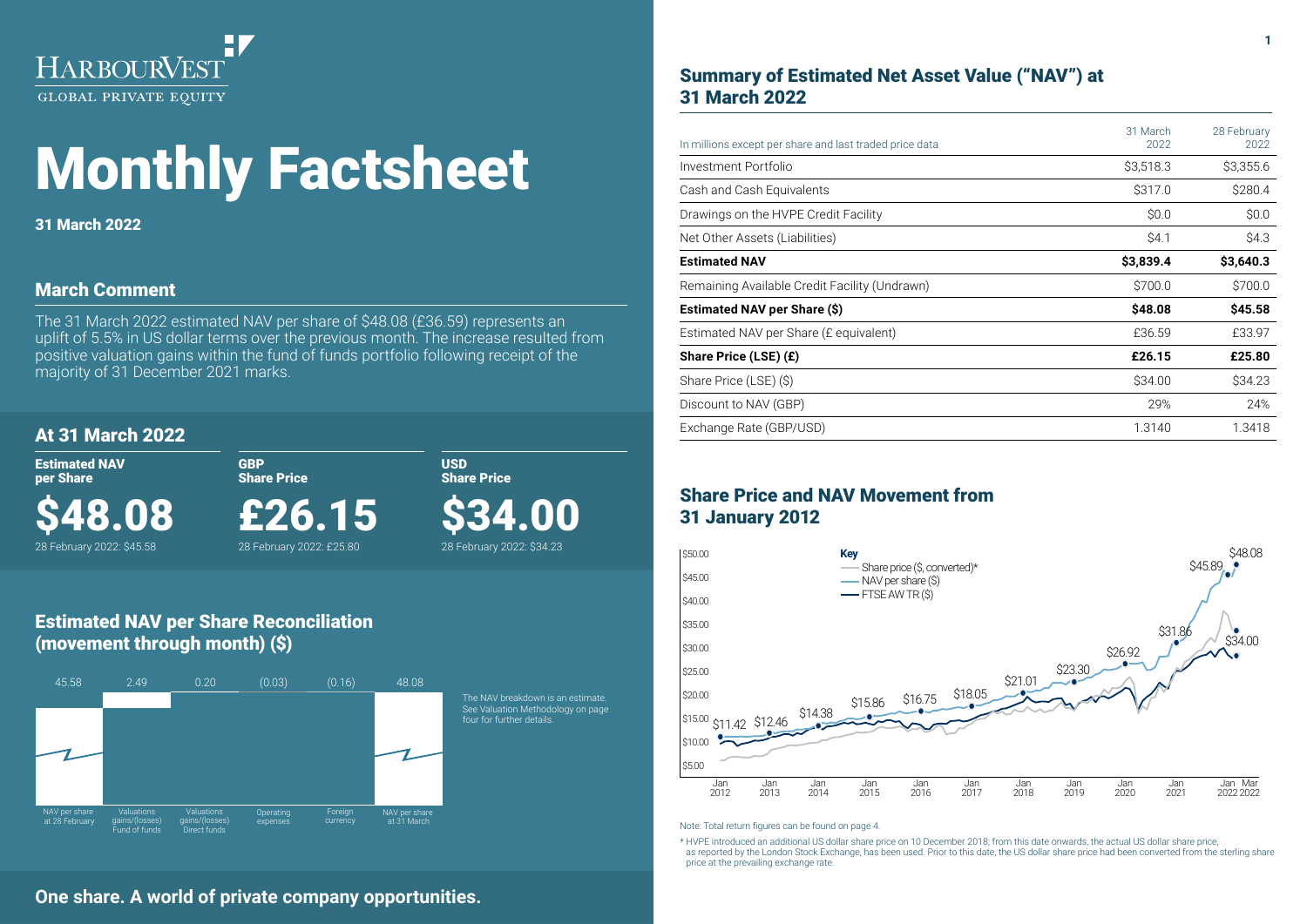# **The Private Equity Cycle**

HVPE invests in and alongside HarbourVest-managed funds which focus on primary fund commitments, secondary investments and direct co-investments in operating companies. These in turn drive a steady pace of direct and indirect investment into private company opportunities. These investments develop and grow over a period of several years, before being exited. Proceeds from these distributions then provide the fuel for new commitments and the lifecycle continues.

### Month ended 31 March 2022



# **Investments** (Investment Phase)

In March, the majority of capital calls from underlying partnerships (by value) were for venture investments at 62%, with buyout investments representing a further 35%. By geography, the majority of calls were split between the US, and Rest of World, at 36% and 30% respectively. The latter call was predominantly to fund a Latin American investment by General Atlantic as shown below.

# Top Five Investing Managers

| Manager                     | Amount<br>invested |
|-----------------------------|--------------------|
| General Atlantic            | \$12.3m            |
| <b>One Peak Partners</b>    | \$1.8m             |
| Frazier Healthcare Partners | \$1.5m             |
| <b>Warburg Pincus</b>       | \$1.4m             |
| Falfurrias Capital Partners | \$1.2m             |

Please note that the amounts above represent capital calls to the underlying managers for investments, and may differ from the amount invested by HVPE into HarbourVest funds.

# 12 Month Cash Flow (\$m)

# 1 April 2021 to 31 March 2022

|Capital calls to HabourVest funds ██ Distributions from HabourVest funds █Return of capital



# March (Mature Phase)

During March there were a total of 23 M&A transactions and IPOs across HVPE's underlying portfolio, compared to February's 23, and a last 12-month average of 42. These were broken down into 21 M&A transactions and two IPOs.

# Top Five Distributing Managers

| Partnership                                   | Total  | Manager's largest<br>distribution in<br>month (company) |  |
|-----------------------------------------------|--------|---------------------------------------------------------|--|
| Welsh, Carson,<br><b>Anderson &amp; Stowe</b> | S2.5m  | Alert Logic                                             |  |
| <b>Inflexion Managers</b><br>Limited          | \$2.4m | Alcumus and Reed<br>& McKay                             |  |
| <b>Index Ventures</b>                         | \$2.1m | Undisclosed                                             |  |
| <b>Pharos Capital Partners \$1.8m</b>         |        | Beacon<br>Specialized Living                            |  |
| <b>HSBC (Guernsey)</b>                        | \$1.8m | Undisclosed                                             |  |

Please note that these distributions from general partners represent proceeds to HarbourVest funds, and may differ to the amount actually received by HVPE.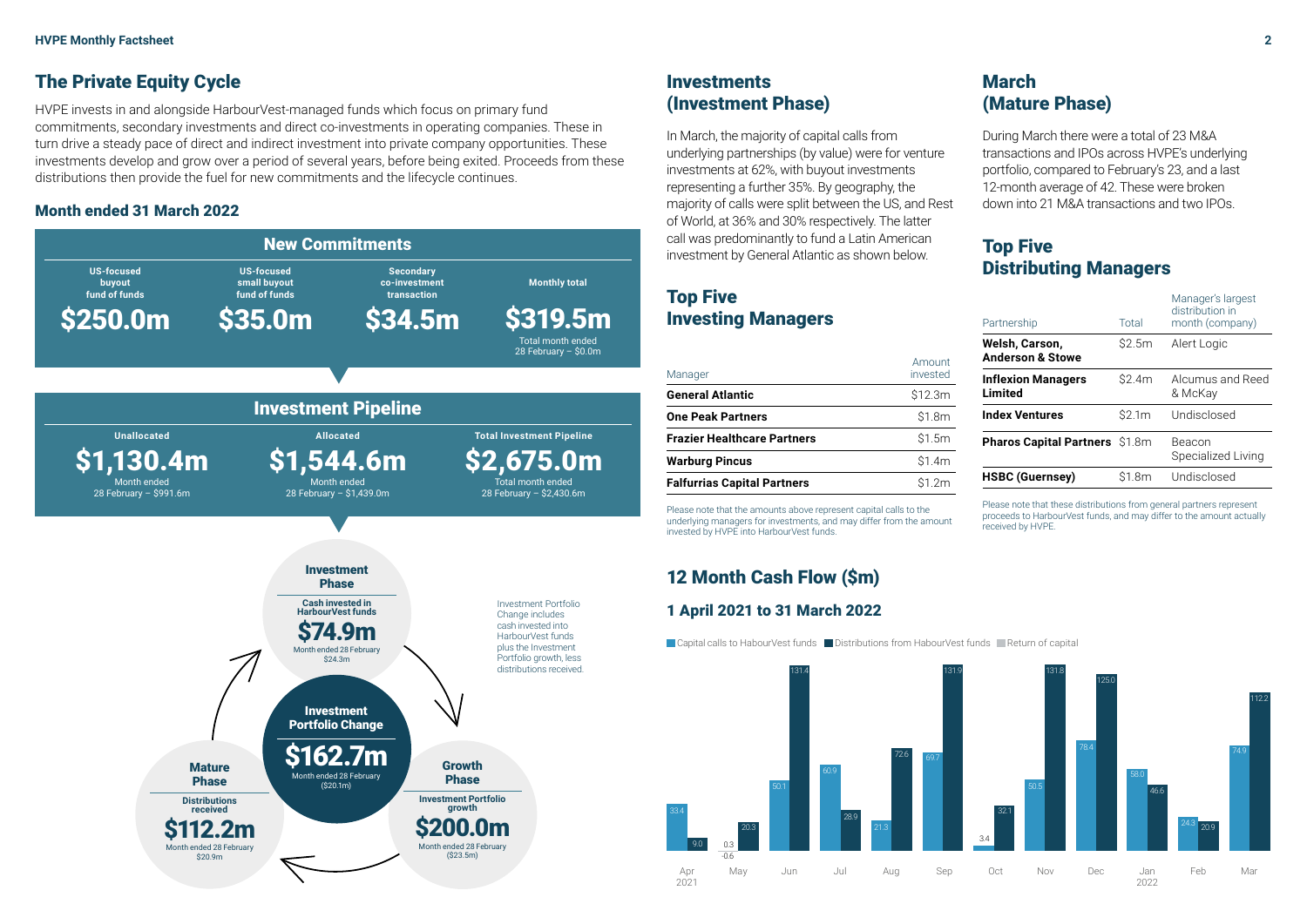# Diversification at 31 March 2022

Consistent with HVPE's investment objective, the Investment Manager strives to manage risk through diversification within the portfolio.



real assets.



# Managing HVPE

#### Credit facility

If future investments exceed distributions for a sustained period, it is important that HVPE is able to access funding as required to meet any shortfall.

At 31 March 2022, HVPE had a and access to the full \$700.0 million on its credit facility.

#### HarbourVest Partners ("HVP") Fund-level borrowing

At 31 March 2022, HVPE's share of HVP fund-level borrowing, on a look-through basis, was \$489.3 million. Please refer to hvpe.com/portfolio/financialresources/ for further details.

#### Investment Pipeline and commitment ratios

The Board and Investment Manager make reference to three key ratios when assessing the Company's commitment levels, as shown

# Total Commitment Ratio at 31 March 2022

(Total exposure to private markets investments as a percentage of NAV)

| S6.193.3m |
|-----------|
| S3.839.4m |
| 161%      |
|           |

# Rolling Coverage Ratio at 31 March 2022

#### (A measure of medium-term commitment coverage)

| Cash + Available Credit Facility (\$) + Current Year Estimated Realisations (\$) | \$1.812.0m |
|----------------------------------------------------------------------------------|------------|
| Divided by the Next Three Years' Estimated Investments                           | S2.665.2m  |
| (12 month range: 67% to 115%)                                                    | 68%        |

# Commitment Coverage Ratio at 31 March 2022

#### (Short-term liquidity as a percentage of total Investment Pipeline)

| Cash + Available Credit Facility   | \$1.017.0m |
|------------------------------------|------------|
| Divided by the Investment Pipeline | \$2.675.0m |
| (12 month range: 35% to 43%)       | 38%        |

#### **Notes:**

The diversification by net asset value analysis is based on the fair value of the underlying investments, as estimated by the investment manager. Diversification by stage, phase, and geography is based on the estimated net investments within HVPE's co-investment funds. Industry diversification is based on the reported value of the underlying company investments for both fund-of-funds and co-investment funds. Some of the funds held in HVPE ha geography, strategy, and industry may change as additional investments are made and existing investments are realised. By phase, mature includes vintage years pre-2013, growth includes vintage years 2013 to 2017, and inves

Business Services & Other 11% Media & Telecom 5% Energy & Cleantech 4%